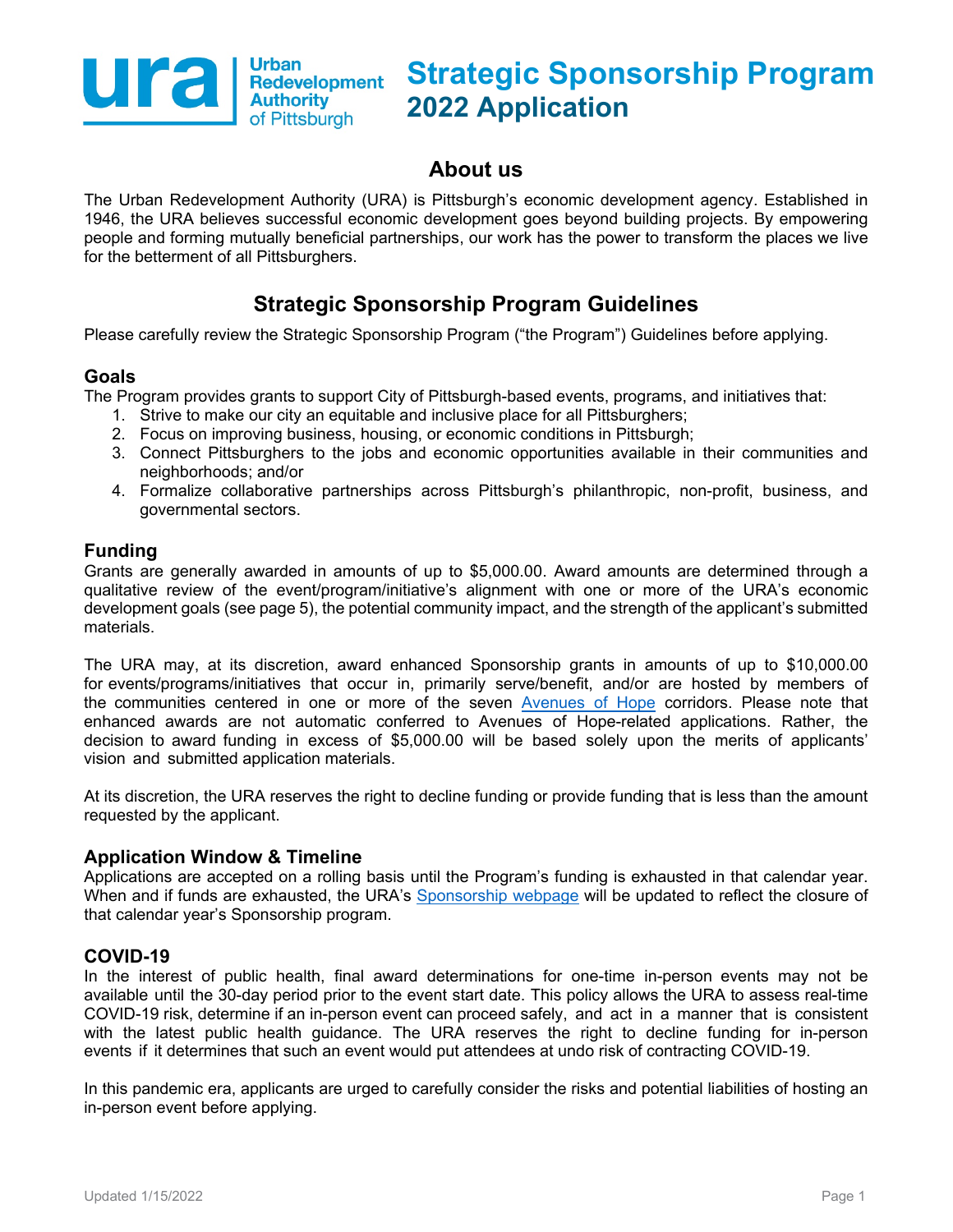#### **Eligible Entities & Uses**

City of Pittsburgh-based entities eligible to apply for Sponsorship funding include:

- 1. Non-profit agencies, including governmental agencies;
- 2. For-profit and non-profit partnerships where at least one partner is located within the boundaries of the City of Pittsburgh;
- 3. Community-based organizations; and/or
- 4. City of Pittsburgh-based small businesses executing a community event or program.

Grant funds may be used to for:

- 1. The payment of fees/rents for event space(s), including tents and other temporary structures;
- 2. The creation of advertisements and community outreach related to the sponsored activity;
- 3. Supplying the sponsored activity with supplies, including food and non-acholic drink; and/or
- 4. General support of the event, program, or initiative.

### **Ineligible Entities, Activities & Fund Uses**

Consistent with all URA programming, Sponsorship grants *will not* be awarded to:

- 1. Entities located outside of Pittsburgh may be eligible for funding if the sponsored event/initiative primarily serves residents within the City of Pittsburgh.
- 2. Events/programs/initiatives that will occur or primarily serve communities located outside of the boundaries of the City of Pittsburgh.

Entities, events, and initiatives that may be ineligible for Program grants include those located/occurring in municipalities other than the City of Pittsburgh that use a Pittsburgh address. Applicants should consult the [US Census Bureau's Geocoder t](https://geocoding.geo.census.gov/geocoder/geographies/address?form)ool to confirm geographic eligibility prior to applying.

Events, programs, and initiatives that are ineligible to receive Sponsorship funds include those which are:

- 1. Political in nature. Examples of such events include rallies for a campaigning or incumbent elected officials and/or any event which overtly or covertly endorses one elected official over another.
- 2. Religious in nature. Examples include events conducted primarily for the sake of proselytization for a religious group, denomination, or order, and/or any event which overtly or covertly endorses one religious' group over another.
	- Please note that religious, religion-affiliated and/or faith-based organizations may apply for funding so long as the sponsored event, program, or initiative is secular in nature.

These restrictions apply even if the applicants would otherwise be eligible for the program.

Further, **grant funds** *may not* **be spent on furnishing alcoholic beverages for events.** If the applicant intends to furnish alcohol as part of the event, program, or initiative, that applicant must attest that URA funding will not be used to purchase alcohol prior to grant disbursement.

#### **Additional Conditions and Criteria for Applicants**

All applicants considered for a Program grant must:

- 1. Provide proof of other sources of event/program/initiative financial support outside of the URA (i.e., prove the event is financially feasible with or without URA support);
- 2. Demonstrate thorough event/program/initiative planning and coordination;
- 3. At the URA's request, provide data for the event/program/initiative including anticipated/actual total cost, anticipated/actual impact, and/or the anticipated/actual number of individuals served.

#### **Procedures Following Receipt of Application**

- 1. All applications received by the URA are reviewed by the Executive Operations Coordinator (the "Coordinator") for completeness and alignment with the URA's economic development priorities.
- 2. Applicants who have submitted materially deficient and/or incomplete applications will be contacted by the Coordinator. These applicants will be given five business days to rectify deficiencies and/or supply missing information. Please note that applicants who miss this five business day correction window will not receive a grant award.
- 3. Applicants selected for funding by the Coordinator will be formally nominated for a grant award via a Sponsorship Memo, which is sent to the URA's Executive Leadership or final approval.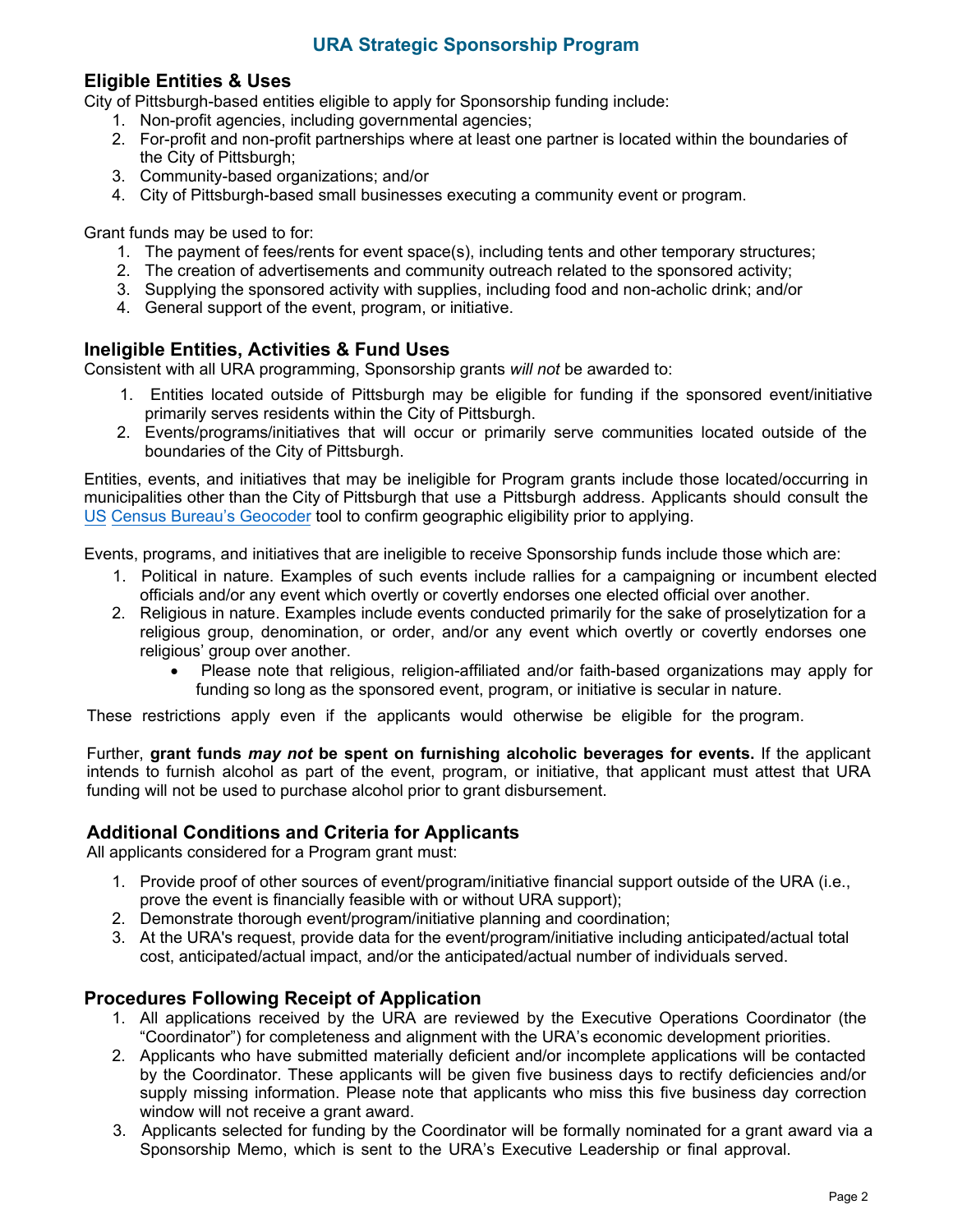- 4. Upon the Deputy's approval of a grant award, the Coordinator will contact the applicant to collect grant agreement, banking, and tax documentation. The applicant will also be provided URA branding resources for inclusion in related event/program/initiative materials.
- 5. Payment of grant funds will be issued via ACH to the applicant organization or its fiscal representative within fifteen businesses days of receipt of all grant-related documentation.
- 6. Following completion of the event/program/initiative, recipients may be required and should be prepared to provide the URA with recap details, including:
	- a. How the event/initiative/program supported the goals of the organization;
	- b. Measurable and non-measurable positive impacts;
	- c. Number of people served; and/or
	- d. Neighborhoods affected or involved.

#### **Application Instructions**

- 1. All applicants must complete either Strategic Sponsorship Application Sections A through B, or, in lieu of that, submit their pitch deck/analogous informational material. Applicants should take care to furnish information requested in the Sponsorship Application that may not be conveyed in their pitch deck/analogous information.
- 2. Submit completed applications to Daniel Grantham, Executive Operations Coordinator, via e-mail to dgrantham@ura.org.

Applications may be filled out and signed in handwriting or electronically. If you need additional space, please transfer application questions to a separate document and answer them there. Applicants can expect to hear back from the URA within 15 business days from the date of receipt of their application.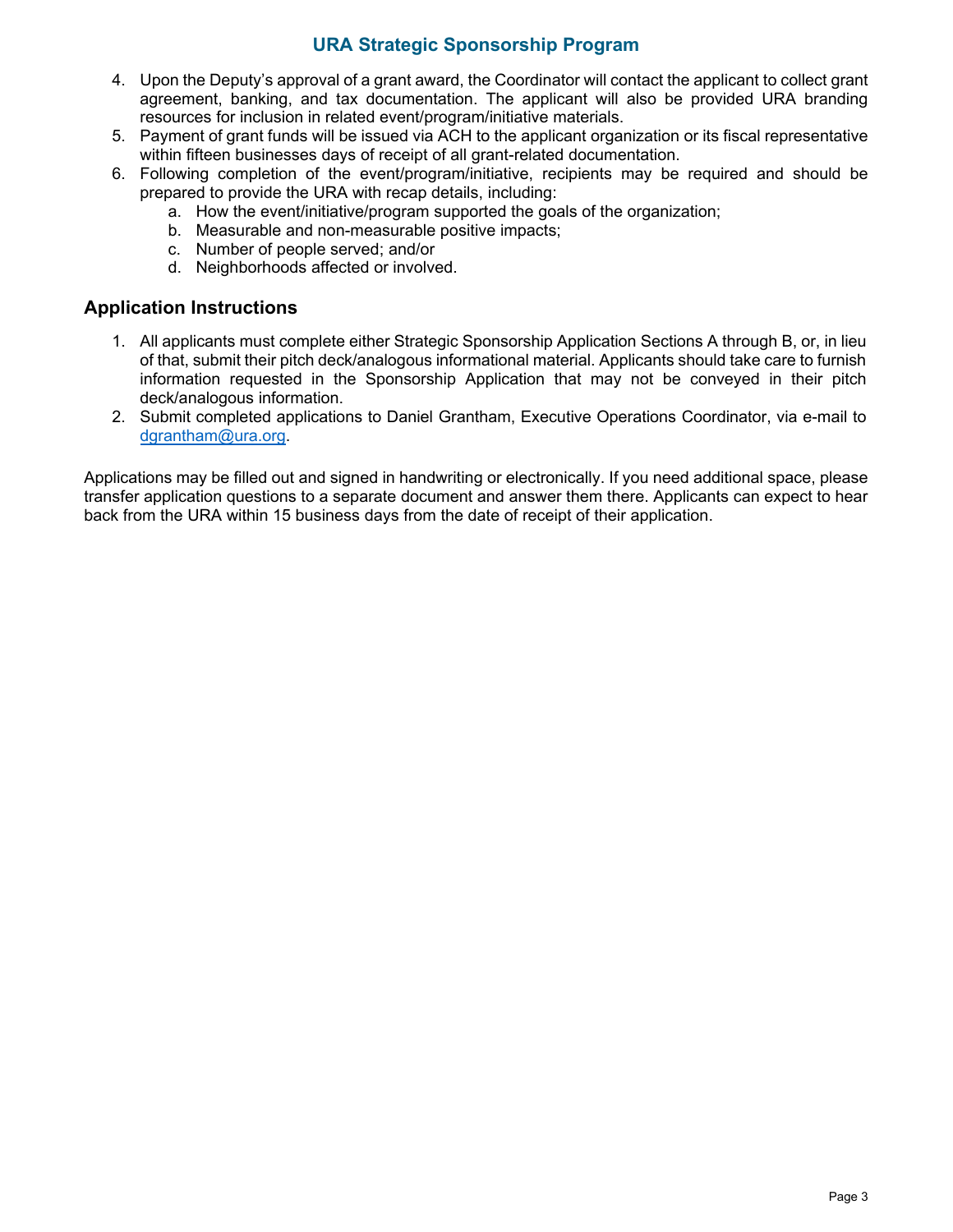# **SECTION A Applicant Information**

Section A requests basic information about the Primary and partnering organizations' contact and other relevant information. Please accurately fill out the information in the space provided.

|                                                                                                  | 1. Primary Organization's Name:                                                                                                                                                     |  |
|--------------------------------------------------------------------------------------------------|-------------------------------------------------------------------------------------------------------------------------------------------------------------------------------------|--|
|                                                                                                  | 2. Primary Organization's Address:                                                                                                                                                  |  |
|                                                                                                  |                                                                                                                                                                                     |  |
|                                                                                                  | 3. Primary Contact's Name:                                                                                                                                                          |  |
|                                                                                                  | 4. Primary Contact's Phone #:                                                                                                                                                       |  |
|                                                                                                  | 5. Primary Contact's Email:                                                                                                                                                         |  |
|                                                                                                  | 6. Organization's Executive Director/Leader:                                                                                                                                        |  |
|                                                                                                  | 7. Primary Organization is:<br>501(3)(c) non-profit organization<br>Public agency or unit of government<br>Other (please explain):                                                  |  |
|                                                                                                  | 8. (if applicable) Partner Org.'s Name:                                                                                                                                             |  |
|                                                                                                  | 9. (if applicable) Partner Org's Address:                                                                                                                                           |  |
|                                                                                                  | 10. (if applicable) Partner Org. is:<br>A 501(3)(c) non-profit organization<br>$\bullet$<br>A public agency or unit of government<br>Other (please explain): Other (please explain) |  |
|                                                                                                  | 11. (if applicable) Fiscal Agent's name:                                                                                                                                            |  |
| 12. (if applicable) Fiscal Agent's Address:                                                      |                                                                                                                                                                                     |  |
| 13. How much grant money are you requesting?: \$                                                 |                                                                                                                                                                                     |  |
| 14. Will you accept partial funding if your request is not fully met?<br><b>Yes</b><br><b>No</b> |                                                                                                                                                                                     |  |

### **SECTION B Event/Program/Initiative-specific Questions**

**Please note:** Applicants may submit pitch decks/analogous material in lieu of providing responses to Section B questions. Applicants are advised to ensure supplemental materials cover the information requested in Section B.

Section B requests additional information about the organization and how it plans to spend the grant money. Please answer questions as thoroughly as possible. If more space is needed, you may transfer questions #1 through #7 to a separate document.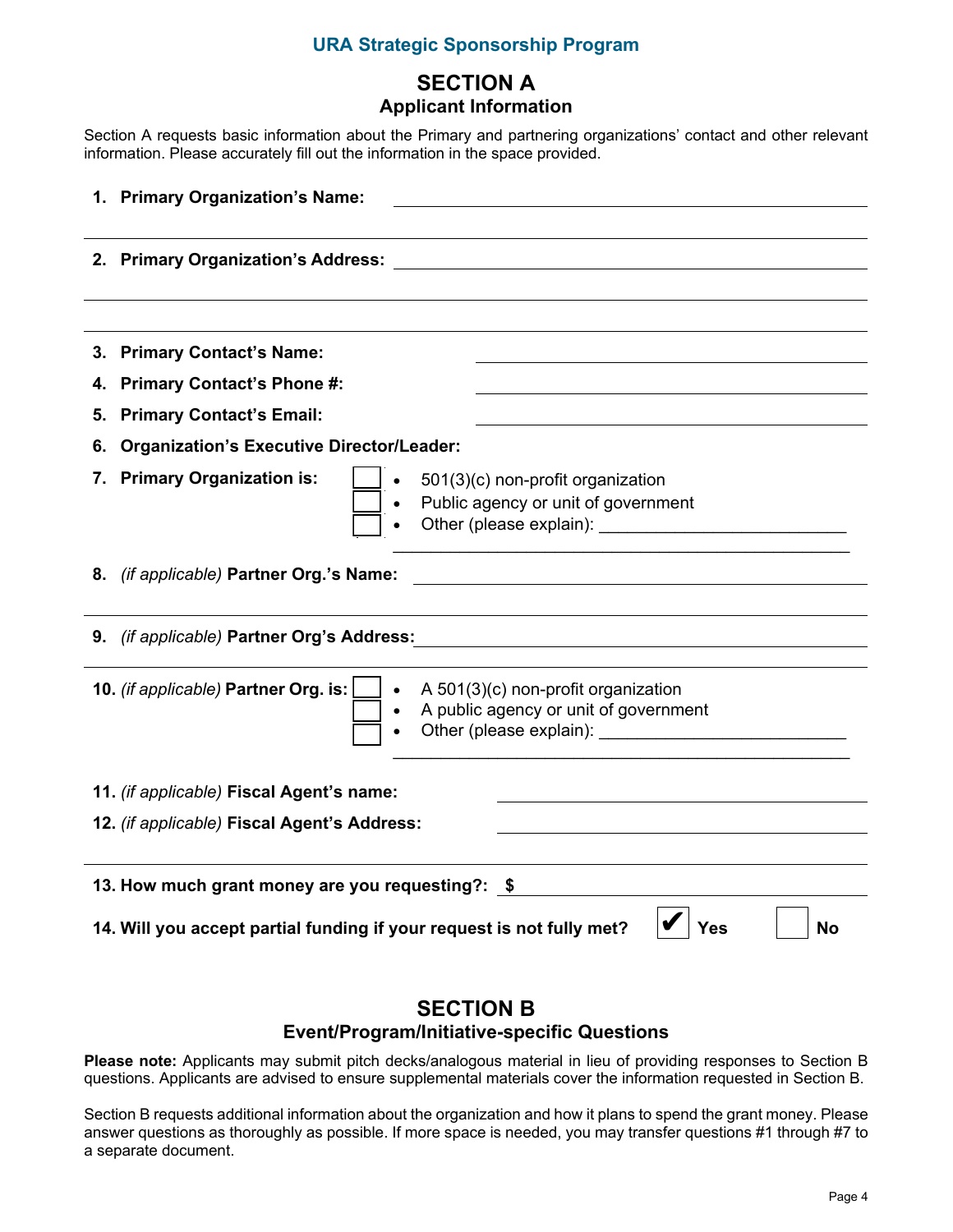1. What is your organization's mission?

2. How will the grant money be spent?

3. What additional funds, if any, are identified for the event or program? Please note that applicants without additional sources of funding will not be eligible for a URA Strategic **Sponsorship Program Grant:** 

- 4. How will this grant help the organization reach its goal?
- 5. What need in the community will be met?
- 6. What neighborhood(s) will be affected?

#### 

8. Out of the following URA focus areas, which best correspond to your activity? (select all applicable)

- Create more housing that is affordable to the average Pittsburgher
- Encourage more entrepreneurship and small business development
- Promote inclusive growth and quality job creation
- Expand neighborhood and main streets revitalization efforts
- Develop a talented workforce that is equipped with the skills of the future